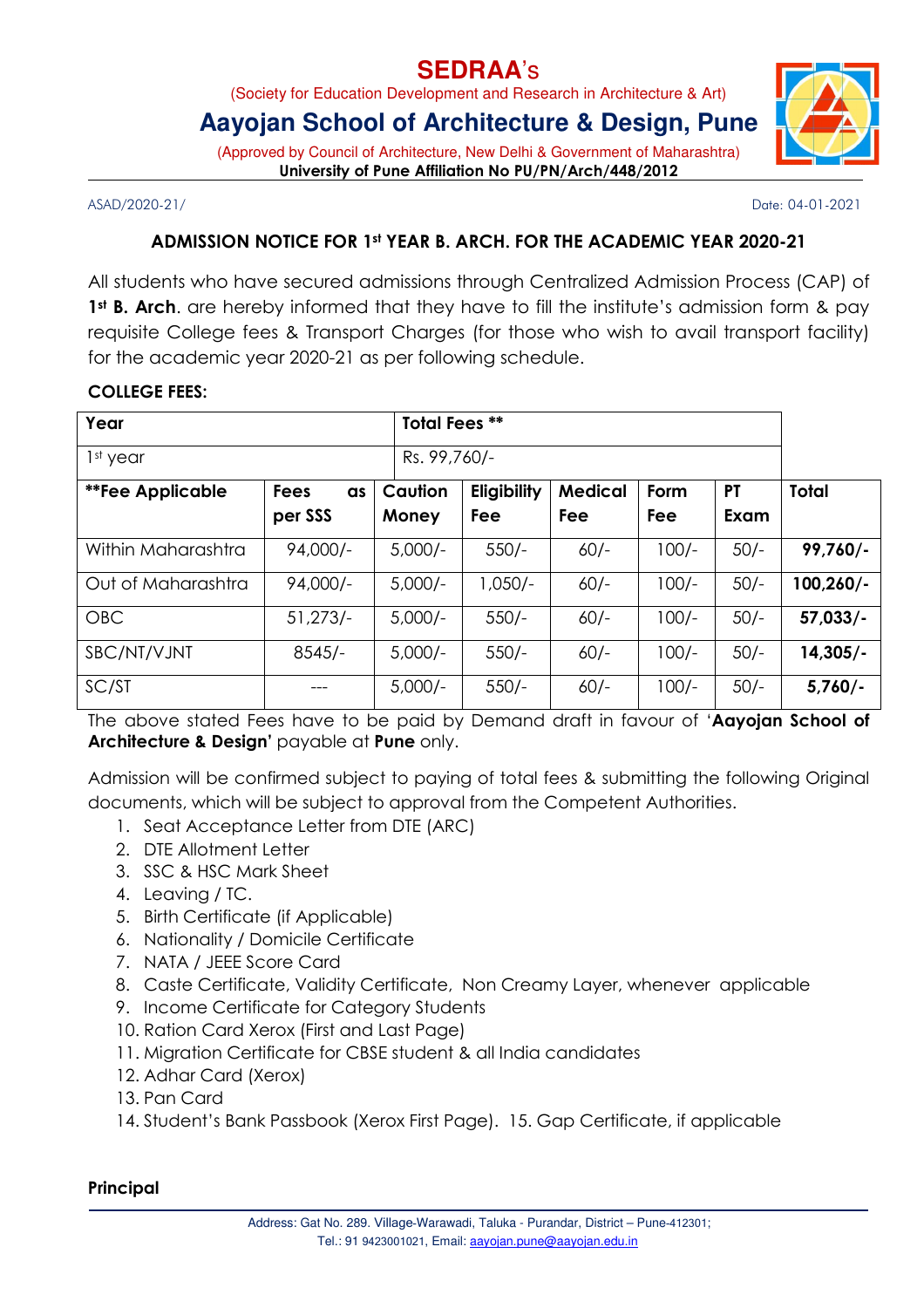# **Aayojan School of Architecture & Design, Pune**

(Approved by Council of Architecture, New Delhi & Government of Maharashtra) University of Pune Affiliation No PU/PN/Arch/448/2012

# STUDENT COUNCIL

ASAD/ SC/2020-21/ Date: 04-01-2021

## NOTICE FOR STUDENTS COUNCIL 2020-21

All students of 1st year B.Arch. are hereby informed that they have to pay Rs. 6000/by cash as one time contribution to the Students Welfare fund \*.

\*Student Welfare Fund is for various students' activities and events including fees for participation to intercollege events.

Note: Online Payment mode for above fees is under process. Hence for this year above fees has to be paid in cash only.

Ar. ANAND UKIDVE **PRINCIPAL**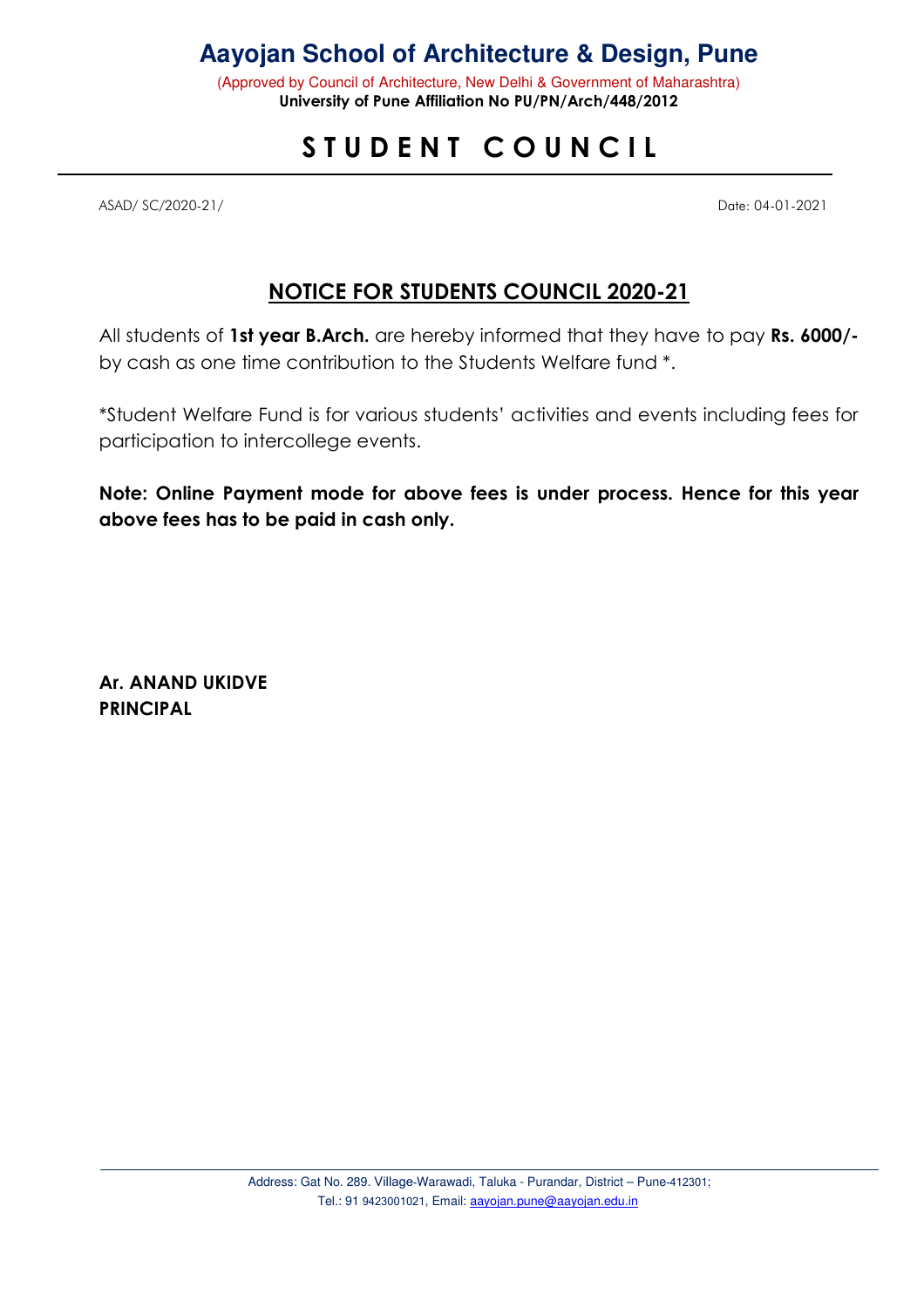## **SEDRAA**'s

(Society for Education Development and Research in Architecture & Art)

# **Aayojan School of Architecture & Design, Pune**

(Approved by Council of Architecture, New Delhi & Government of Maharashtra) University of Pune Affiliation No PU/PN/Arch/448/2012

ASAD/2020-21/ Date: 04-01-2021

## FIRST YEAR B.ARCH STATIONARY KIT

| SR <sub>NO</sub>           | <b>PRODUCT NAME</b>                                  | Qty.           |  |  |
|----------------------------|------------------------------------------------------|----------------|--|--|
| $\mathbf{1}$               | BOX BOARD PAPER SIZE 31.5 X 41.5                     | $\mathbf{1}$   |  |  |
| $\overline{2}$             | ABRO MASKING TAPE 3/4"                               | $\mathbf{1}$   |  |  |
| 3                          | DFJ POWERTAPE 5M 19MM                                | $\mathbf{1}$   |  |  |
| 4                          | WONDER COLOUR CELLO TAPE BLACK 3/4"                  | $\mathbf{1}$   |  |  |
| 5                          | SOLO CH 101 CLEAR HOLDER A4(WHITE)                   | $\mathbf{1}$   |  |  |
| 6                          | ALEKHAN T SQUARE 32" PLAIN                           | $\mathbf{1}$   |  |  |
| $\overline{7}$             | ALEKHAN SHEET CONTAINER SMALL                        | $\mathbf{1}$   |  |  |
| 8                          | NALANDA SET SQUARE 12X14 PLANE                       | $\mathbf{1}$   |  |  |
| 9                          | CARTRIDGE PAPER A/4 SIZE PKT. OF 25 SHEETS           | $\overline{2}$ |  |  |
| 10                         | ANUPAM OXFORD SKETCH PAD SPIRAL BINDING A4 50 SHEETS | $\overline{2}$ |  |  |
| 11                         | YELLOW DUSTER BIG SIZE                               | $\mathbf{1}$   |  |  |
| 12                         | KHYATI TRANGULAR SCALE ART NO.802020 NO1             | $\mathbf{1}$   |  |  |
| 13                         | KRISTEEL STEEL SCALE 12"                             | $\mathbf{1}$   |  |  |
| 14                         | OMEGA PRO-CIRCLE 360° NO-1901                        | $\mathbf{1}$   |  |  |
| 15                         | NALANDA LETTERING SET SQUARE 7.5X10 CM               | $\mathbf{1}$   |  |  |
| 16                         | ANUPAM SQUARE PAD A/4 PERFORATED 50 LEAVES           | $\mathbf{1}$   |  |  |
| 17                         | <b>SAND PAPER</b>                                    | $\mathbf{1}$   |  |  |
| 18                         | APSARA NON DUST ERASER LOOSE                         | $\mathbf{1}$   |  |  |
| 19                         | APSARA NON DUST JUMBO ERASER                         | $\mathbf{1}$   |  |  |
| 20                         | KANEX AUTO-LOCK CUTTER M-9                           | $\mathbf{1}$   |  |  |
| 21                         | CAMLIN DRAWING PENCIL B                              | $\overline{2}$ |  |  |
| 22                         | <b>CAMLIN DRAWING PENCIL 5B</b>                      | $\overline{2}$ |  |  |
| 23                         | <b>CAMLIN DRAWING PENCILS 2B</b>                     | $\overline{2}$ |  |  |
| 24                         | <b>CAMLIN DRAWING PENCIL 8B</b>                      | $\overline{2}$ |  |  |
| 25                         | CAMLIN DRAWING PENCIL H                              | $\mathbf{1}$   |  |  |
| 26                         | <b>JINGLING 2MM PENCIL</b>                           | $\mathbf{1}$   |  |  |
| 27                         | CAMLIN 2.0MM 2B LEADS                                | $\overline{2}$ |  |  |
| 28                         | VENUS ARTIST BRUSH S-20 ROUND NO-11                  | $\mathbf{1}$   |  |  |
| 29                         | VENUS ARTIST BRUSH S-200 FLAT NO-11                  | $\mathbf{1}$   |  |  |
| 30                         | <b>VENUS ARTIST BRUSH S-20 ROUND NO-1</b>            | $\mathbf{1}$   |  |  |
| 31                         | MORN SUN CUTTING MAT A3 SIZE                         | $\mathbf{1}$   |  |  |
| <b>OPTIONAL STATIONARY</b> |                                                      |                |  |  |
| $\mathbf{1}$               | Drawing Board (Alkhan)                               | $\mathbf{1}$   |  |  |
| $\overline{2}$             | Portfolio Bag                                        | $\mathbf{1}$   |  |  |
| 3                          | <b>Compass (Magnetic Needle)</b>                     | $\mathbf{1}$   |  |  |